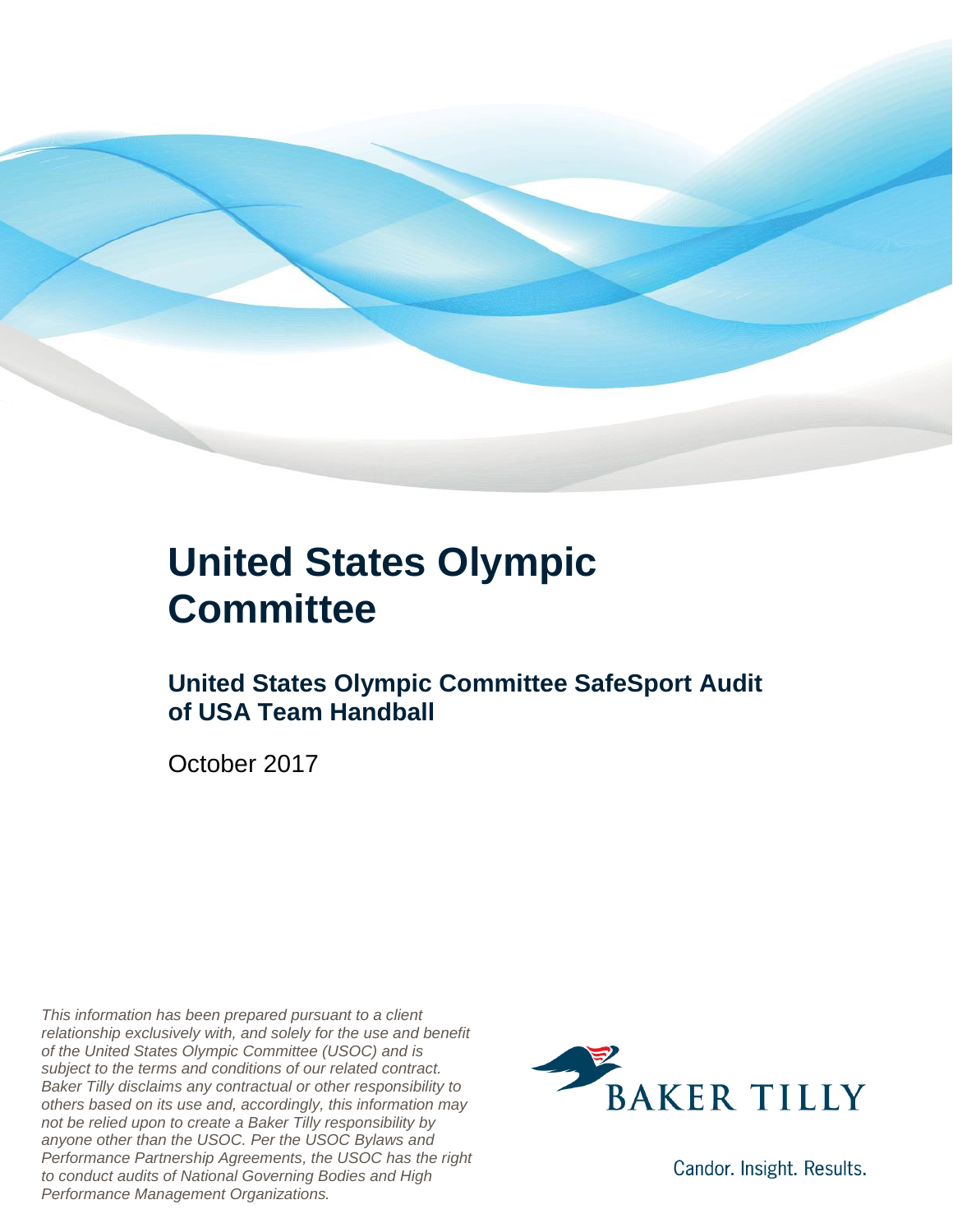

| UNITED STATES OLYMPIC COMMITTEE SAFESPORT AUDIT OF USA |  |
|--------------------------------------------------------|--|
|                                                        |  |
|                                                        |  |
|                                                        |  |
|                                                        |  |
|                                                        |  |
|                                                        |  |
|                                                        |  |
|                                                        |  |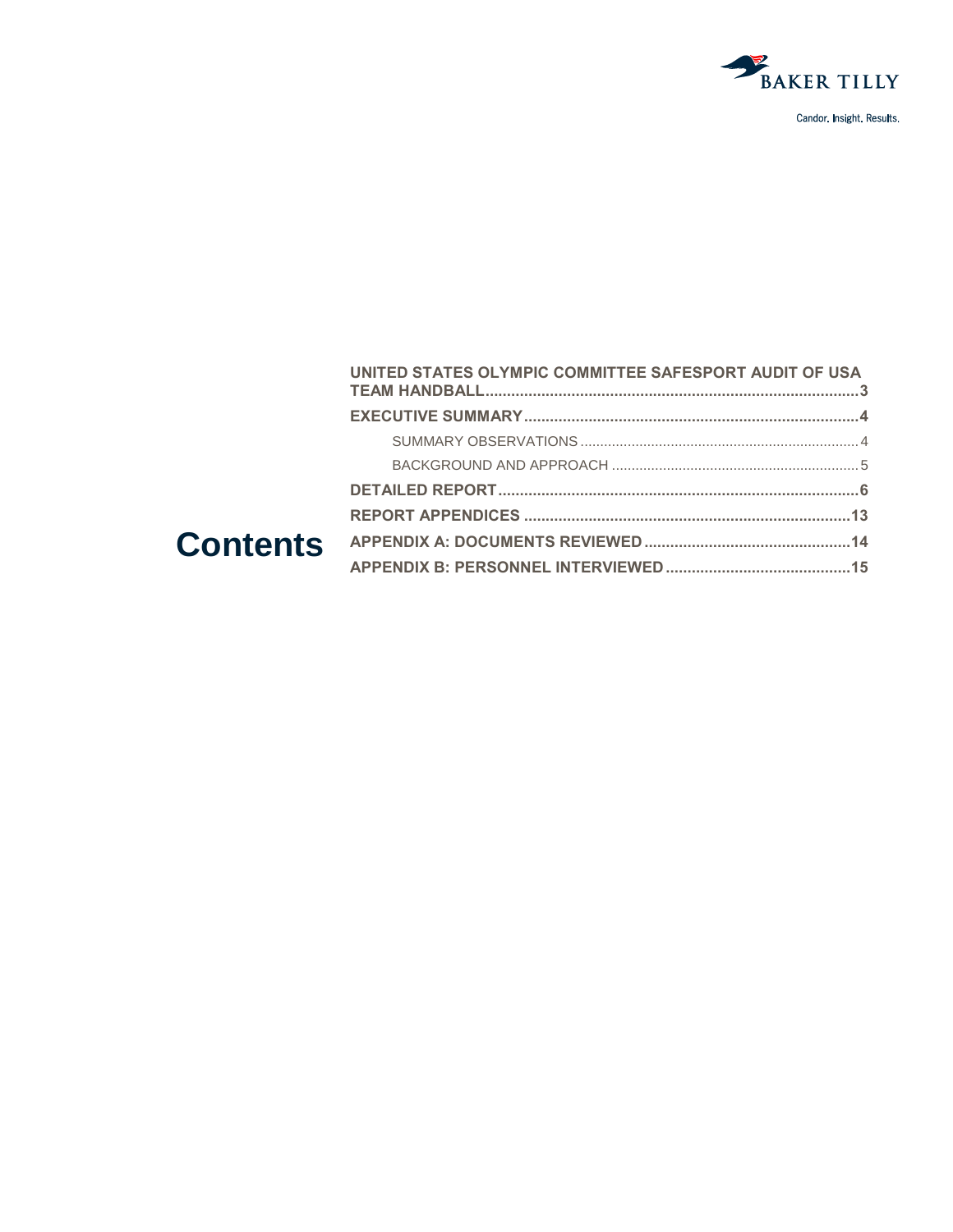

 $\overline{a}$ 

United States Olympic Committee USOC SafeSport Audit of USA Team Handball

## <span id="page-2-0"></span>**United States Olympic Committee SafeSport Audit of USA Team Handball<sup>1</sup>**

<sup>1</sup> To consider the report in its entirety, please refer also to the detailed management response that will appear here [\[Governance Documents\]](https://www.teamusa.org/Footer/Legal/Governance-Documents) within 90 days of the date of this report.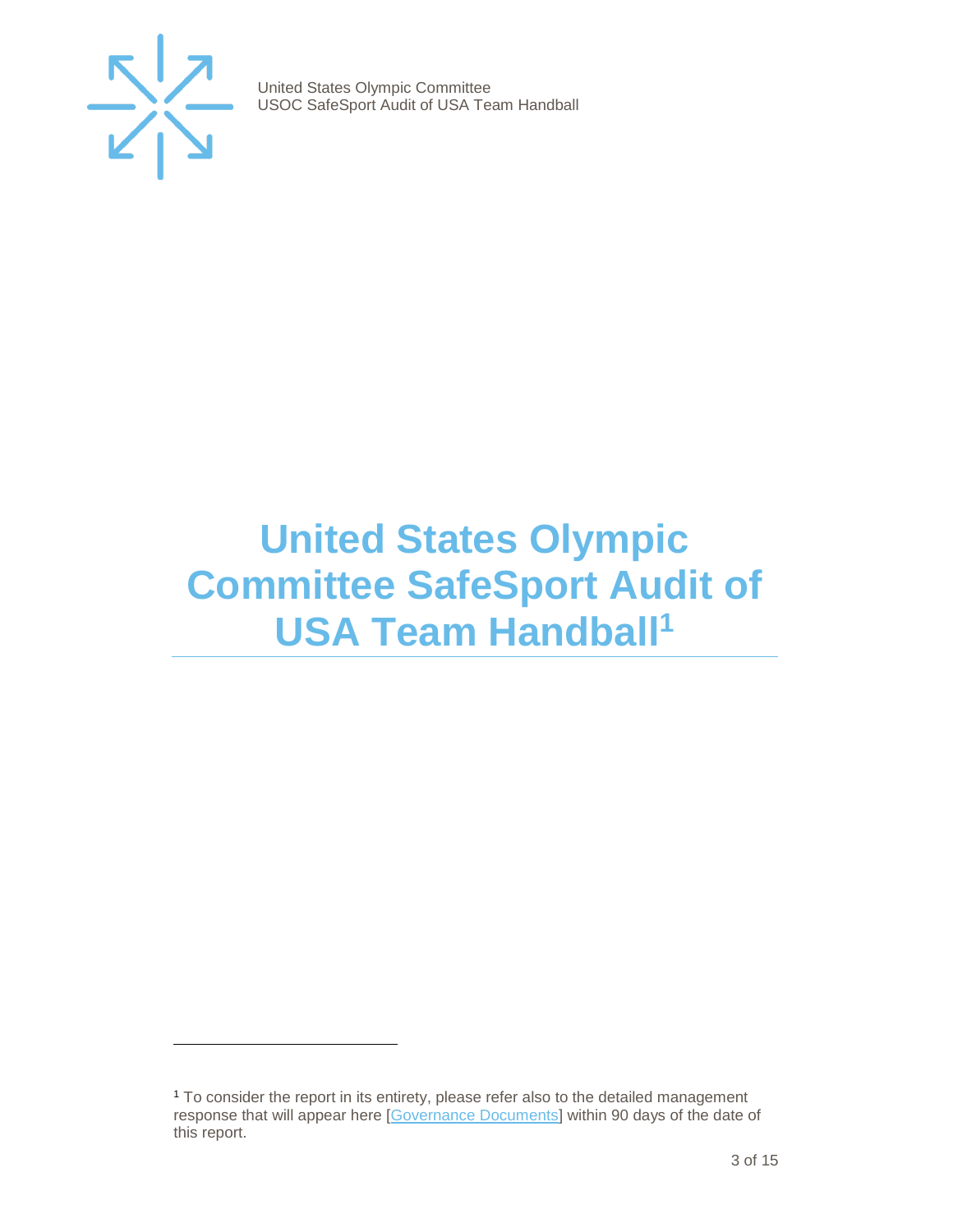

# **Executive Summary**

### <span id="page-3-1"></span><span id="page-3-0"></span>**Summary Observations**

It shall be the policy of the United States Olympic Committee (USOC) that each National Governing Body (NGBs) adopt a Minimum Standards Policy for Athlete Safety Programs (Athlete Safety Standards) by December 31, 2013<sup>2</sup> .

We noted the following opportunities to enhance the design of USA Team Handball's (USATH) compliance with the Athlete Safety Standards:

- **Athlete Safety Standards - Prohibited Conduct**  The USATH's SafeSport documentation states that the Center will "provide education and prevention resources," related to the misconduct, and states that "The SafeSport Code outlines prohibited conduct related to emotional, physical, and sexual misconduct." However, USA Team Handball's SafeSport documentation does not specifically state that bullying, hazing, and/or harassment (including sexual harassment) are prohibited. Further, all forms of misconduct; bullying, hazing, harassment (including sexual harassment), emotional misconduct, physical misconduct, and sexual misconduct (including child sexual abuse) are not specifically defined in the SafeSport-related documentation and administrative materials.
- **Athlete Safety Standards - Criminal Background Checks and Education and Training Testing** – Requiring background checks and education and training is not consistently enforced by USATH. The following exceptions were identified during our testing:
	- Non-National Team Coaches (10 Individuals selected)
		- Six individuals selected for testing (60% of the selected individuals) did not complete education and training requirements during the testing period (i.e., May 1, 2016 through April 30, 2017); however, evidence was provided that the education and training requirements were completed prior to issuing the audit report.
	- National Team Coaches (16 Individuals selected)
		- Two individuals selected for testing (13% of the selected individuals) did not have criminal background checks conducted during the testing period (i.e., May 1, 2016 through April 30, 2017).
		- Six individuals selected for testing (38% of the selected individuals) did not complete education and training requirements during the testing period (i.e., May 1, 2016 through April 30, 2017); however, evidence was provided that one individual completed the education and training requirements prior to issuing the audit report.
- **Athlete Safety Standards - Criminal Background Checks and Education and Training Policy Requirements** – Requiring criminal background checks and education and training requirements are not explicitly required in USATH's SafeSport-related documentation and administrative material.
- **Athlete Safety Standards - Application of the SafeSport Policy**  USATH's SafeSport-related documentation and administrative materials does not specifically indicate that the overall policy applies to employees or athletes the NGB designates for the USADA required testing pool (RTP).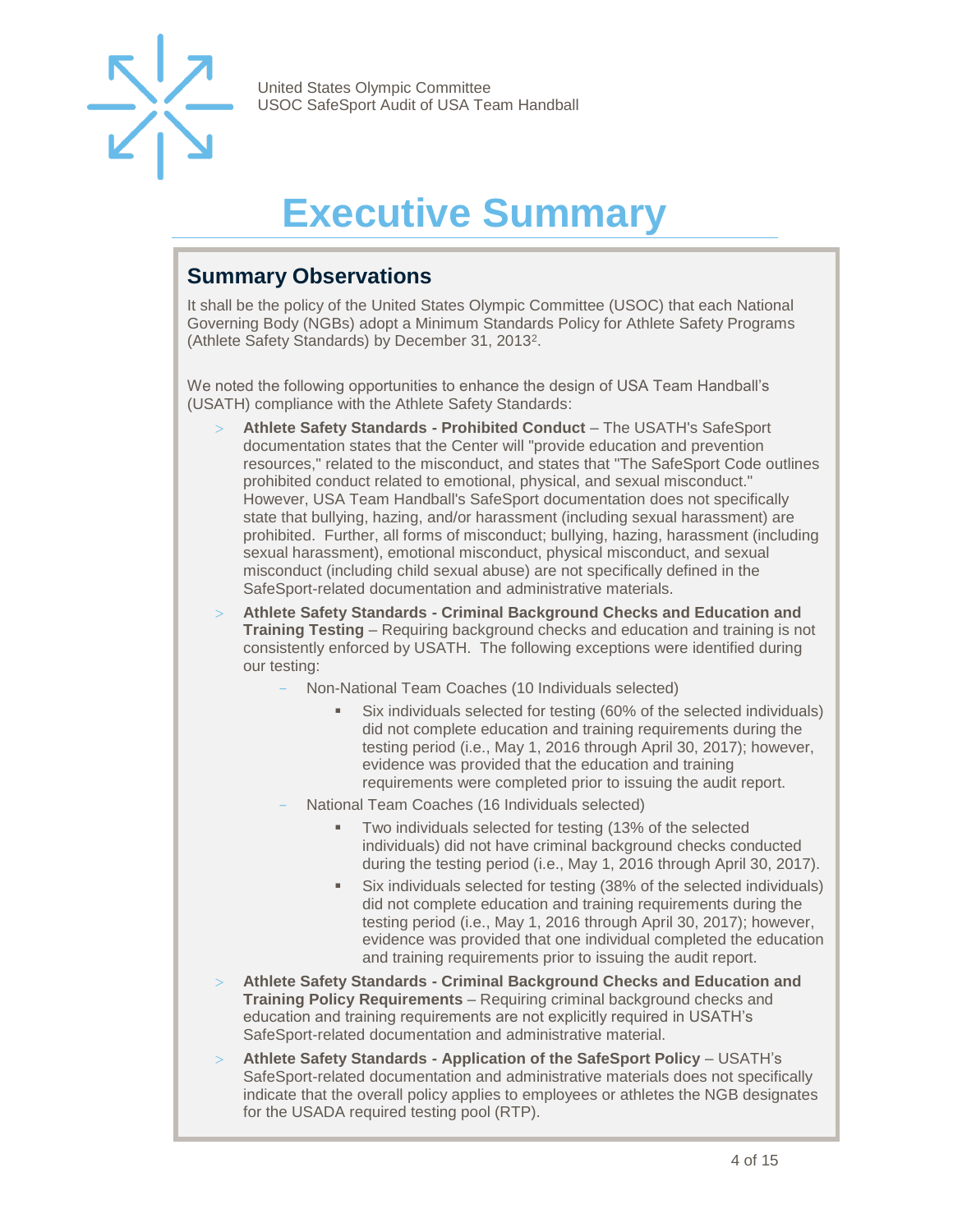

l

United States Olympic Committee USOC SafeSport Audit of USA Team Handball

### <span id="page-4-0"></span>**Background and Approach**

<span id="page-4-1"></span>USOC engaged Baker Tilly Virchow Krause (Baker Tilly), to assist the USOC in the completion of SafeSport audits, to assess compliance with SafeSport policies and procedures at the USOC and all of its NGBs and High Performance Management Organizations (HPMOs).

Baker Tilly performed a review of USATH to evaluate compliance with the Athlete Safety Standards. The following activities were performed for this review of USATH:

- Developed and executed an audit program that included:
	- Holding a virtual entrance meeting to discuss and document USATH's SafeSport program and processes.
	- Selecting a sample of 26 from the required individuals to ensure a background check was performed and education and training was completed. See **Appendix A** for a list of documents reviewed.
	- Reviewing USATH's athlete safety policy and determining whether the following was addressed:
		- Required misconduct is prohibited and defined;
		- Reporting procedures are documented; and
		- **The grievance process is documented and complies with** Athlete Safety Standards.
	- Identifying which individuals are required to undergo a criminal background check and complete education and training.
- $>$  Conducted a virtual exit meeting, if requested, following delivery of the draft report, to discuss audit findings and recommendation(s) with USATH. See **Appendix B** for a list of individuals interviewed.
- Identified specific observations and recommendations regarding opportunities to enhance compliance with Athlete Safety Standards. Observations include the following attributes: criteria, condition, cause, effect and recommendation, as set out in the International Professional Practices Framework (IPPF) Standards and Practice Advisory 2410-1.

<sup>2</sup> Effective June 20, 2017 the USOC replaced the Athlete Safety Standards with the NGB Athlete Safety Policy. Due to the timing of this audit, fieldwork was performed in accordance with the Athlete Safety Standards.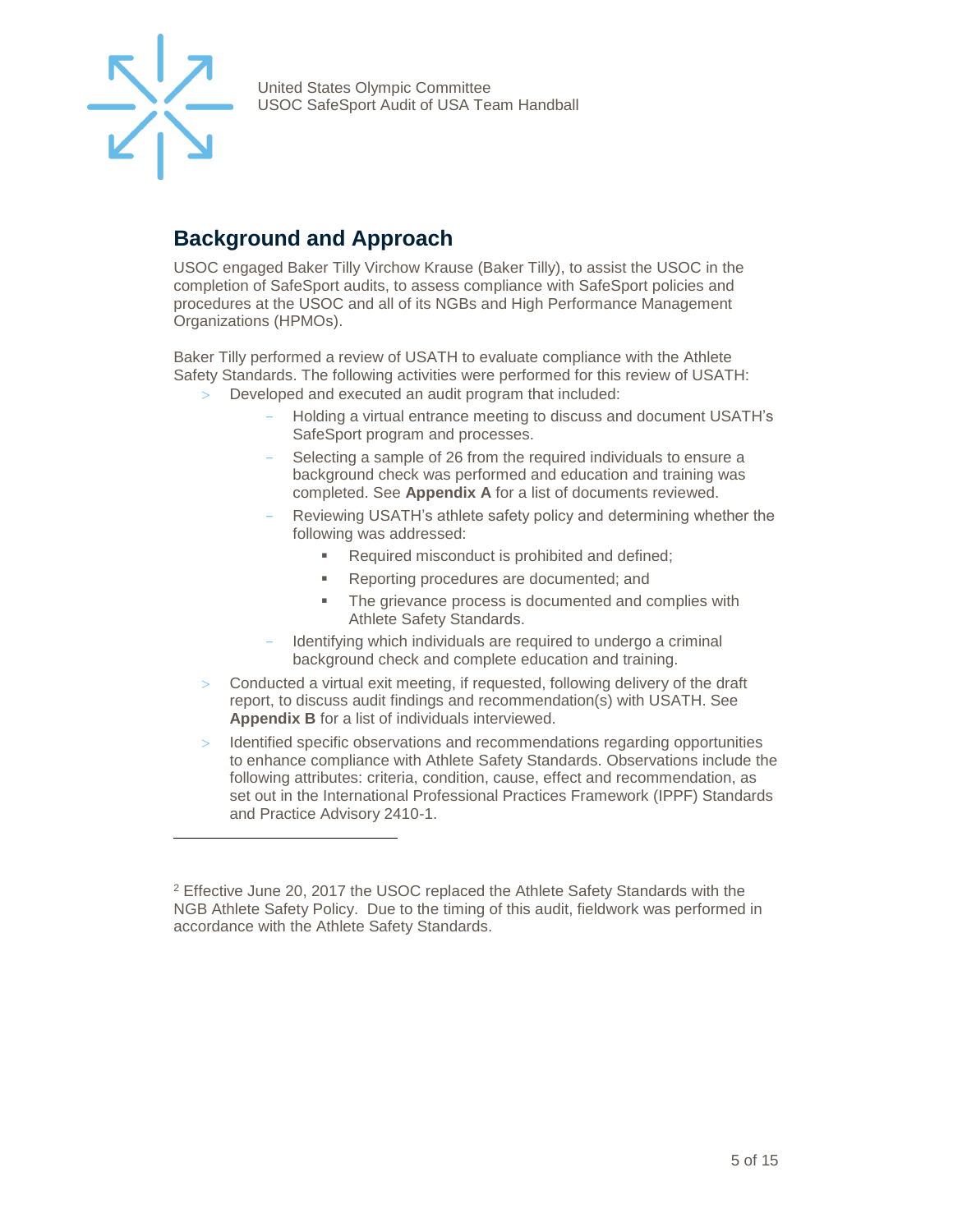

## **Detailed Report**

The tables below represent opportunities to enhance the design and effectiveness of USATH's compliance with the Athlete Safety Standards.

| 1. Athlete Safety Standards - Prohibited Conduct |                                                                                                                                                                                                                                                                                                                                                                                                                                                                                                                                                                                                                                                                                                                                                                              |
|--------------------------------------------------|------------------------------------------------------------------------------------------------------------------------------------------------------------------------------------------------------------------------------------------------------------------------------------------------------------------------------------------------------------------------------------------------------------------------------------------------------------------------------------------------------------------------------------------------------------------------------------------------------------------------------------------------------------------------------------------------------------------------------------------------------------------------------|
| <b>Criteria</b>                                  | The Athlete Safety Standards requires that each NGB/HPMO<br>shall adopt an athlete safety program that prohibits and<br>defines the following misconduct: bullying, hazing,<br>harassment (including sexual harassment), emotional<br>misconduct, physical misconduct, and sexual misconduct<br>(including child sexual abuse).                                                                                                                                                                                                                                                                                                                                                                                                                                              |
| <b>Condition</b>                                 | The USATH's SafeSport documentation states that the Center<br>will "provide education and prevention resources," related to<br>the misconduct, and states that "The SafeSport Code outlines<br>prohibited conduct related to emotional, physical, and sexual<br>misconduct." However, USA Team Handball's SafeSport<br>documentation does not specifically state that bullying,<br>hazing, and/or harassment (including sexual harassment) are<br>prohibited. Further, all forms of misconduct; bullying, hazing,<br>harassment (including sexual harassment), emotional<br>misconduct, physical misconduct, and sexual misconduct<br>(including child sexual abuse) are not specifically defined in<br>the SafeSport-related documentation and administrative<br>materials. |
| Cause                                            | USATH may not have reviewed and updated its SafeSport-<br>related documentation and administrative materials to include<br>all of the requirements in the Athlete Safety Standards.                                                                                                                                                                                                                                                                                                                                                                                                                                                                                                                                                                                          |
| <b>Effect</b>                                    | USATH must be in compliance with the Athlete Safety<br>Standards to be a member in good standing.<br>Additionally, stakeholders (e.g., coaches, staff, officials,<br>volunteers, etc.) may not be aware of the specific<br>requirements of the Athlete Safety Standards and could be<br>out of compliance with the requirements and/or may not<br>aware of the prohibited conduct. Also, athletes may have<br>contact with stakeholders who are not aware of SafeSport<br>misconduct and the potential impact to athletes' well-being.                                                                                                                                                                                                                                       |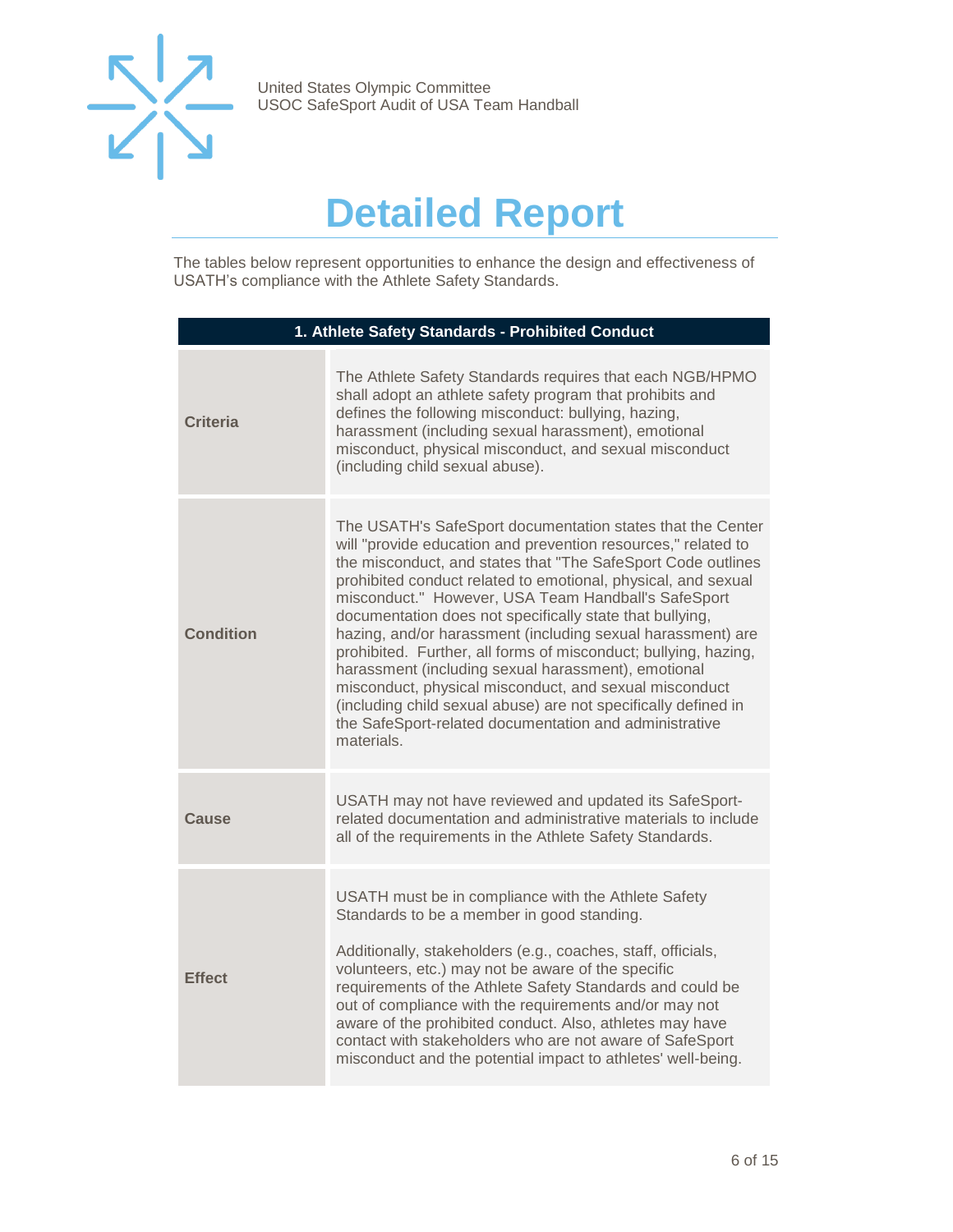

#### **1. Athlete Safety Standards - Prohibited Conduct**

| <b>Recommendation</b>         | USATH must update all applicable SafeSport-related<br>documentation and administrative materials to define and<br>specifically prohibit the six types of prohibited misconduct<br>identified in the Athlete Safety Standards. Compliance with<br>these requirements must be completed within 90 days of<br>receipt of the final audit report.                    |
|-------------------------------|------------------------------------------------------------------------------------------------------------------------------------------------------------------------------------------------------------------------------------------------------------------------------------------------------------------------------------------------------------------|
| <b>Management</b><br>response | We agree with the condition and recommendation and will<br>respond to the USOC with a detailed plan to ensure<br>compliance with the current NGB Athlete Safety Policy. Our<br>plan will be submitted to the USOC within the 90 day timeline<br>referenced above.                                                                                                |
|                               | USA Team Handball had a Board meeting on September 26,<br>2017 and received Board approval for revised SafeSport<br>documentation, including SafeSport Policies and Procedures,<br>which will be shared with the USOC, placed on our website,<br>and sent to all coaches, referees, National Team athletes,<br>Board members, Committee Chairs, staff and clubs. |

#### **2. Athlete Safety Standards - Criminal Background Checks and Education and Training Testing**

| <b>Criteria</b>  | The Athlete Safety Standards state each NGB/HPMO shall<br>require criminal background checks and education and<br>training for those individuals it formally authorizes, approves,<br>or appoints (a) to a position of authority over, or (b) to have<br>frequent contact with athletes.                                                                    |
|------------------|-------------------------------------------------------------------------------------------------------------------------------------------------------------------------------------------------------------------------------------------------------------------------------------------------------------------------------------------------------------|
|                  | Requiring background checks and education and training is<br>not consistently enforced by USATH. The following<br>exceptions were identified during our testing:<br>Non-National Team Coaches (10 Individuals selected)                                                                                                                                     |
| <b>Condition</b> | Six individuals selected for testing (60% of the<br>$\geq$<br>selected individuals) did not complete education and<br>training requirements during the testing period (i.e.,<br>May 1, 2016 through April 30, 2017); however,<br>evidence was provided that the education and<br>training requirements were completed prior to issuing<br>the audit report. |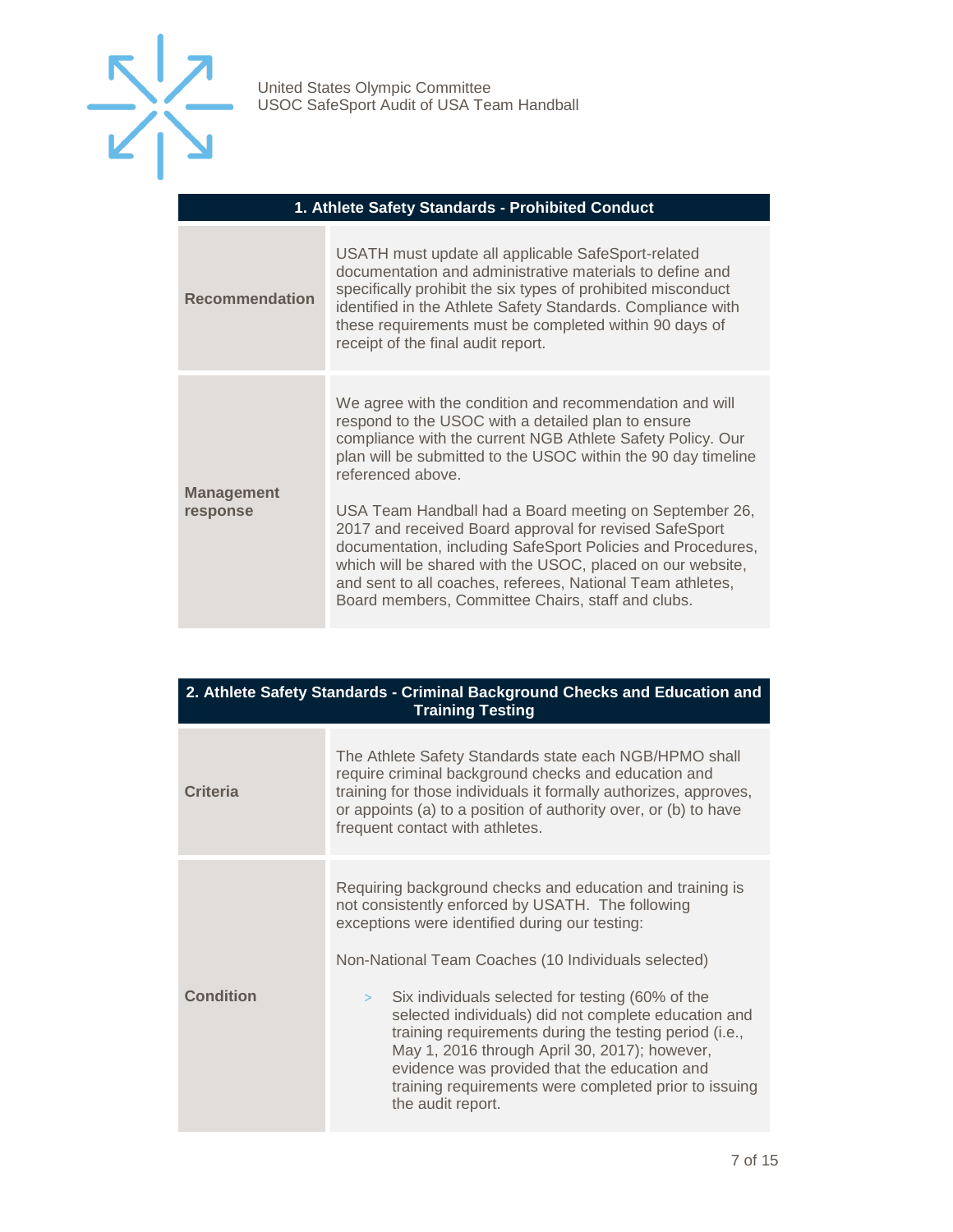

| 2. Athlete Safety Standards - Criminal Background Checks and Education and<br><b>Training Testing</b> |                                                                                                                                                                                                                                                                                                                                                                                                                                                                                                                                                                                                                                                                                                                                               |
|-------------------------------------------------------------------------------------------------------|-----------------------------------------------------------------------------------------------------------------------------------------------------------------------------------------------------------------------------------------------------------------------------------------------------------------------------------------------------------------------------------------------------------------------------------------------------------------------------------------------------------------------------------------------------------------------------------------------------------------------------------------------------------------------------------------------------------------------------------------------|
|                                                                                                       | National Team Coaches (16 Individuals selected)                                                                                                                                                                                                                                                                                                                                                                                                                                                                                                                                                                                                                                                                                               |
|                                                                                                       | Two individuals selected for testing (13% of the<br>$\geq$<br>selected individuals) did not have criminal<br>background checks conducted during the testing<br>period (i.e., May 1, 2016 through April 30, 2017).<br>Six individuals selected for testing (38% of the<br>><br>selected individuals) did not complete education and<br>training requirements during the testing period (i.e.,                                                                                                                                                                                                                                                                                                                                                  |
|                                                                                                       | May 1, 2016 through April 30, 2017); however,<br>evidence was provided that one individual completed<br>the education and training requirements prior to<br>issuing the audit report.                                                                                                                                                                                                                                                                                                                                                                                                                                                                                                                                                         |
| Cause                                                                                                 | USATH may not be consistently tracking and monitoring<br>compliance with the criminal background checks and<br>education and training requirements of the Athlete Safety<br>Standards.                                                                                                                                                                                                                                                                                                                                                                                                                                                                                                                                                        |
| <b>Effect</b>                                                                                         | Individuals USATH formally authorizes, approves or appoints<br>(a) to a position of authority over, or (b) to have frequent<br>contact with athletes may not be in compliance with the<br>SafeSport program because they have not completed criminal<br>background checks and/or education and training prior to<br>having contact with athletes. USATH must be in compliance<br>with the Athlete Safety Standards to be a member in good<br>standing. Also, athletes may have contact with individuals<br>who are unaware of SafeSport misconduct and the potential<br>impact to athletes' well-being and/or have contact with<br>individuals who have a criminal history, which could put<br>athletes at SafeSport-related misconduct risk. |
| <b>Recommendation</b>                                                                                 | USATH must require that individuals it formally authorizes,<br>approves, or appoints (a) to a position of authority over, or (b)<br>to have frequent contact with athletes complete criminal<br>background checks and education and training requirements<br>in a timely manner and before they have contact with athletes<br>to provide assurance that they are educated on the<br>requirements of the Athlete Safety Standards. USATH must<br>consistently track and verify criminal background checks and<br>education and training requirements are met for all Required<br>Individuals. Compliance with these requirements must be<br>completed within 90 days of receipt of the final audit report.                                     |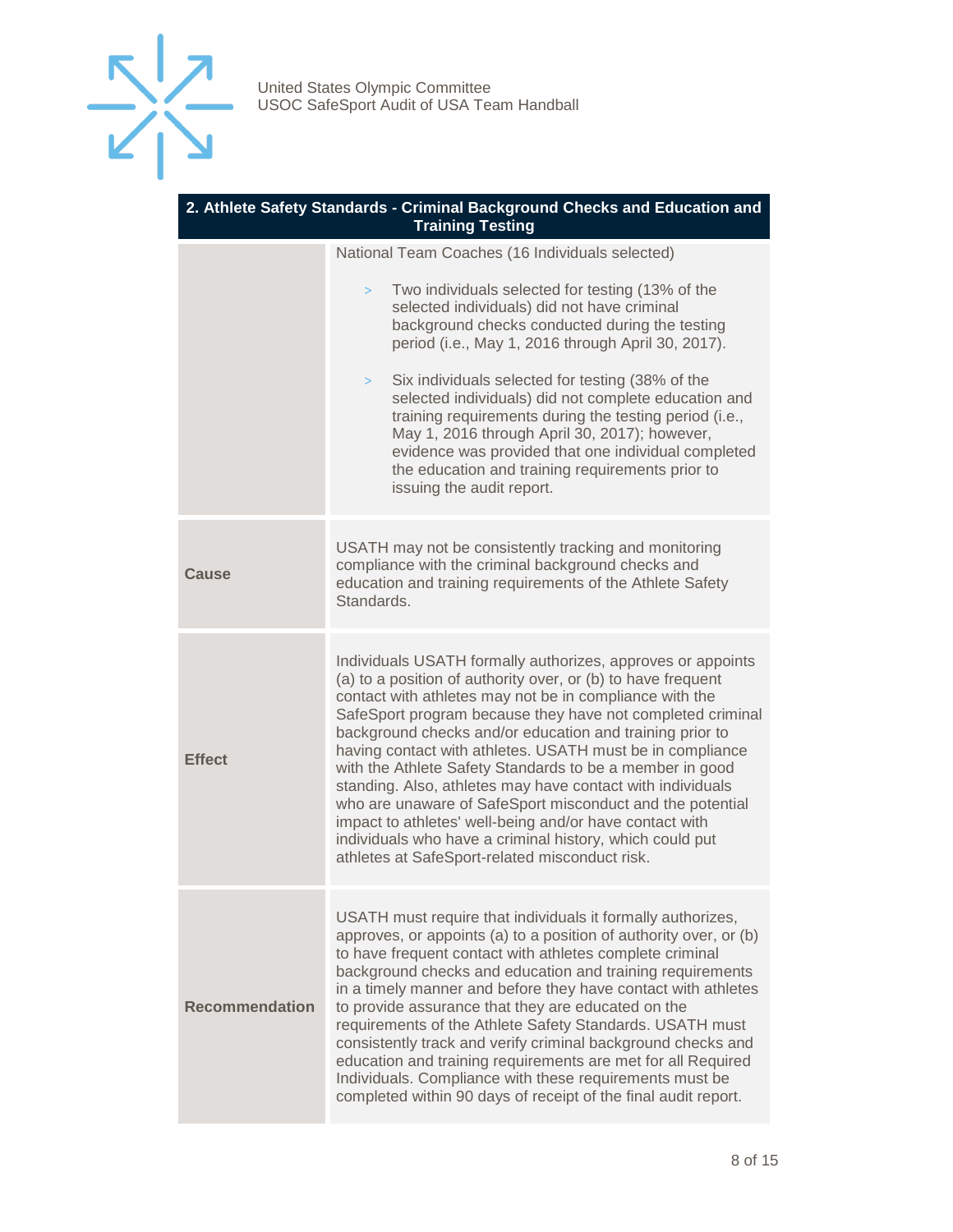

| 2. Athlete Safety Standards - Criminal Background Checks and Education and<br><b>Training Testing</b> |                                                                                                                                                                                                                                                                                                                                                                                                                                                                                                                                                                                                                                                                                                       |
|-------------------------------------------------------------------------------------------------------|-------------------------------------------------------------------------------------------------------------------------------------------------------------------------------------------------------------------------------------------------------------------------------------------------------------------------------------------------------------------------------------------------------------------------------------------------------------------------------------------------------------------------------------------------------------------------------------------------------------------------------------------------------------------------------------------------------|
|                                                                                                       | USATH should review the testing results and require all<br>necessary individuals to complete the necessary<br>requirements (i.e., criminal background check and/or<br>education and training).                                                                                                                                                                                                                                                                                                                                                                                                                                                                                                        |
|                                                                                                       | We agree with the condition and recommendation and will<br>respond to the USOC with a detailed plan to ensure<br>compliance with the current NGB Athlete Safety Policy. Our<br>plan will be submitted to the USOC within the 90 day timeline<br>referenced above.                                                                                                                                                                                                                                                                                                                                                                                                                                     |
| <b>Management</b><br>response                                                                         | USA Team Handball phased in SafeSport compliance and<br>started with background checks for all of our National Team<br>Coaches and on-line certification for SafeSport Education. In<br>2017 USA Team Handball expanded the groups needing<br>SafeSport Education to all staff, referees and club<br>coaches. In 2018 USA Team Handball will again expand the<br>groups needing background checks and SafeSport Education<br>to include club coaches, referees, staff, National Team pool,<br>Board and key volunteers. USA Team Handball feels that our<br>phasing and expanding pool approach works for our NGB and<br>our goal is to be totally compliant with USOC and SafeSport<br>expectations. |

| 3. Athlete Safety Standards - Criminal Background Checks and Education and<br><b>Training Policy Requirements</b> |                                                                                                                                                                                                                                                                                          |
|-------------------------------------------------------------------------------------------------------------------|------------------------------------------------------------------------------------------------------------------------------------------------------------------------------------------------------------------------------------------------------------------------------------------|
| <b>Criteria</b>                                                                                                   | The Athlete Safety Standards state each NGB/HPMO shall<br>require criminal background checks and education and<br>training for those individuals it formally authorizes, approves,<br>or appoints (a) to a position of authority over, or (b) to have<br>frequent contact with athletes. |
| <b>Condition</b>                                                                                                  | Requiring criminal background checks and education and<br>training requirements are not explicitly required in USATH's<br>SafeSport-related documentation and administrative material.                                                                                                   |
| Cause                                                                                                             | USATH may not have updated its SafeSport-related<br>documentation and administrative materials to align with<br>requirements in the Athlete Safety Standards.                                                                                                                            |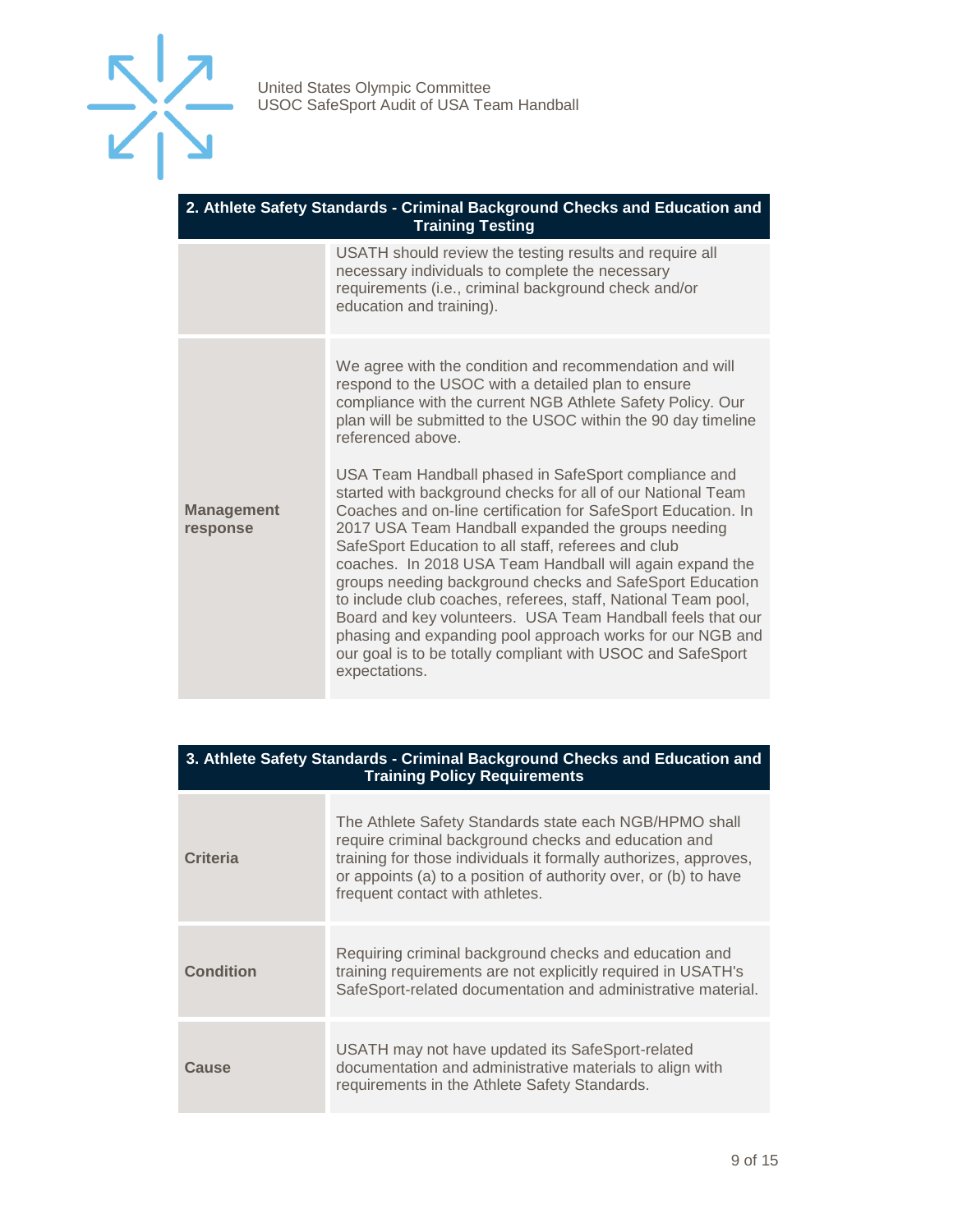

| 3. Athlete Safety Standards - Criminal Background Checks and Education and<br><b>Training Policy Requirements</b> |                                                                                                                                                                                                                                                                                                                                                                                                                                                                                                                                                                                                                                                                                                                                                                                                                                                                                            |
|-------------------------------------------------------------------------------------------------------------------|--------------------------------------------------------------------------------------------------------------------------------------------------------------------------------------------------------------------------------------------------------------------------------------------------------------------------------------------------------------------------------------------------------------------------------------------------------------------------------------------------------------------------------------------------------------------------------------------------------------------------------------------------------------------------------------------------------------------------------------------------------------------------------------------------------------------------------------------------------------------------------------------|
|                                                                                                                   | Based on discussions with USATH personnel, only National<br>Team coaches were required to have a criminal background<br>check conducted in 2017.                                                                                                                                                                                                                                                                                                                                                                                                                                                                                                                                                                                                                                                                                                                                           |
| <b>Effect</b>                                                                                                     | USATH may not be in compliance with the Athlete Safety<br>Standards. NGBs/HPMOs must be in compliance with the<br>Athlete Safety Standards to be a member in good standing.<br>Additionally, stakeholders (e.g., coaches, staff, officials,<br>volunteers, etc.) may not know that criminal background<br>checks and education and training requirements apply to<br>them or be informed of SafeSport initiatives and the related<br>misconduct areas. Also, athletes may have contact with<br>individuals who are unaware of SafeSport misconduct and the<br>potential impact to athletes' well-being and/or have contact<br>with individuals who have a criminal history, which could put<br>athletes at SafeSport-related misconduct risk.                                                                                                                                              |
| <b>Recommendation</b>                                                                                             | USATH's SafeSport policy must require that individuals it<br>formally authorizes, approves, or appoints (a) to a position of<br>authority over, or (b) to have frequent contact with athletes<br>complete criminal background checks and education and<br>training requirements in a timely manner and before they<br>have contact with athletes to provide assurance that they are<br>educated on the requirements of the Athlete Safety<br>Standards. Compliance with these requirements must be<br>completed within 90 days of receipt of the final audit report.                                                                                                                                                                                                                                                                                                                       |
| <b>Management</b><br>response                                                                                     | We agree with the condition and recommendation and will<br>respond to the USOC with a detailed plan to ensure<br>compliance with the current NGB Athlete Safety Policy. Our<br>plan will be submitted to the USOC within the 90 day timeline<br>referenced above.<br>USA Team Handball phased in SafeSport compliance and<br>started with background checks for all of our National Team<br>Coaches and on-line certification for SafeSport Education. In<br>2017 USA Team Handball expanded the groups needing<br>SafeSport Education to all staff, referees and club<br>coaches. In 2018 USA Team Handball will again expand the<br>groups needing background checks and SafeSport Education<br>to include club coaches, referees, staff, National Team pool,<br>Board and key volunteers. USA Team Handball feels that our<br>phasing and expanding pool approach works for our NGB and |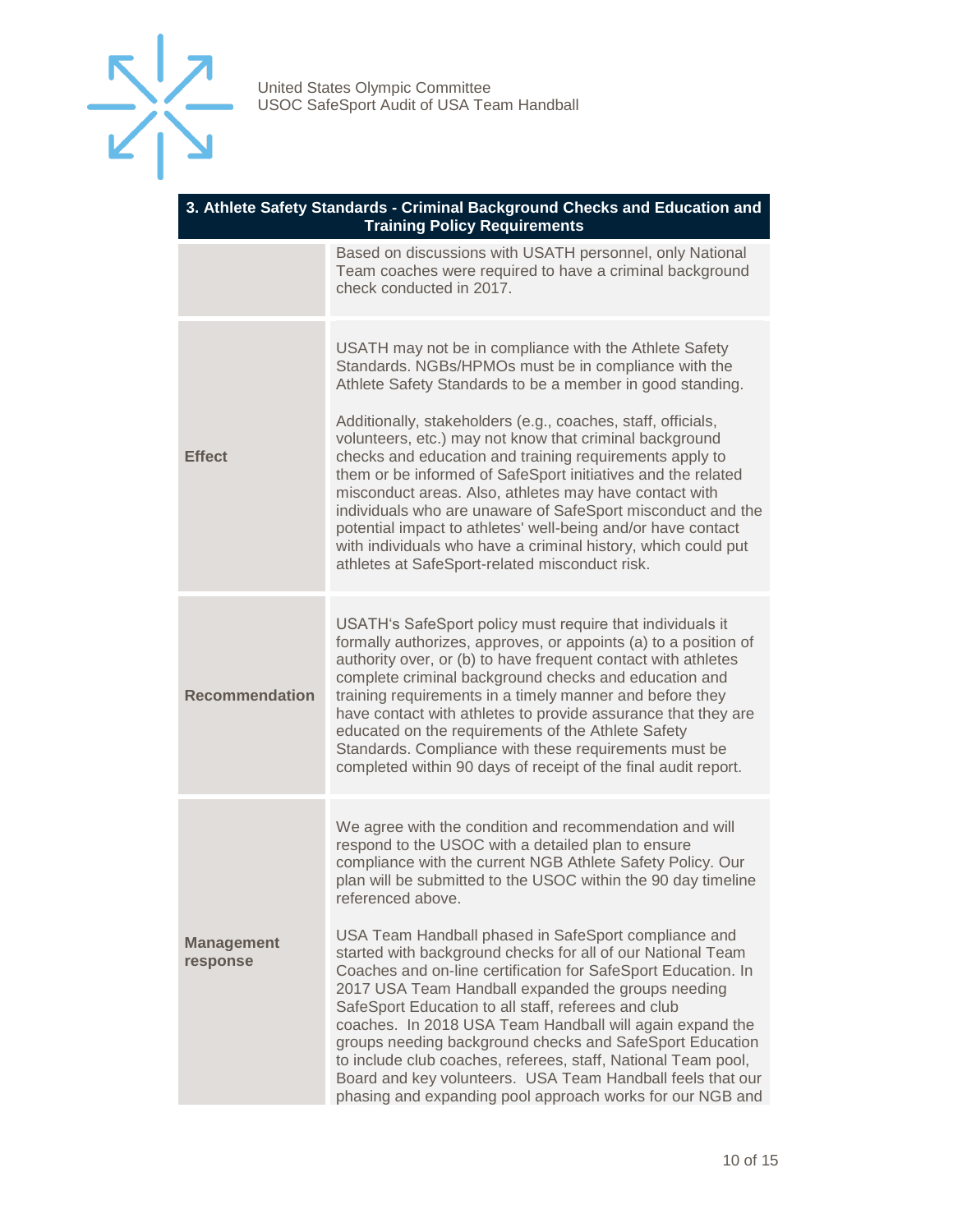

#### **3. Athlete Safety Standards - Criminal Background Checks and Education and Training Policy Requirements**

our goal is to be totally compliant with USOC and SafeSport expectations.

| 4. Athlete Safety Standards - Application of the SafeSport Policy |                                                                                                                                                                                                                                                                                                                                                                                                                                                                                                                                                                                                                                                                           |
|-------------------------------------------------------------------|---------------------------------------------------------------------------------------------------------------------------------------------------------------------------------------------------------------------------------------------------------------------------------------------------------------------------------------------------------------------------------------------------------------------------------------------------------------------------------------------------------------------------------------------------------------------------------------------------------------------------------------------------------------------------|
| <b>Criteria</b>                                                   | The Athlete Safety Standards state that the policy shall apply<br>to (1) NGB employees; (2) athletes the NGB designates for<br>the USADA required testing pool (RTP); and (3) individuals<br>the NGB formally authorizes, approves or appoints (a) to a<br>position of authority over, or (b) to have frequent contact with<br>athletes.                                                                                                                                                                                                                                                                                                                                  |
| <b>Condition</b>                                                  | USATH's SafeSport-related documentation and administrative<br>materials does not specifically indicate that the overall policy<br>applies to employees or athletes the NGB designates for the<br>USADA required testing pool (RTP).                                                                                                                                                                                                                                                                                                                                                                                                                                       |
| Cause                                                             | USATH may not have updated its SafeSport-related<br>documentation and administrative materials to align with<br>requirements in the Athlete Safety Standards.                                                                                                                                                                                                                                                                                                                                                                                                                                                                                                             |
| <b>Effect</b>                                                     | USATH may not be in compliance with the Athlete Safety<br>Standards. USATH must be in compliance with the Athlete<br>Safety Standards to be a member in good standing.<br>Additionally, athletes may have contact with employees who<br>are not aware of SafeSport misconduct and the potential<br>impact to athletes' well-being.                                                                                                                                                                                                                                                                                                                                        |
| <b>Recommendation</b>                                             | USATH must update their SafeSport-related documentation<br>and administrative materials to include the policy applies to<br>USA Team Handball's employees and athletes the NGB<br>designates for the USADA required testing pool (RTP).<br>Compliance with these requirements must be completed<br>within 90 days of receipt of the final audit report.<br>For example, the following language could be used in place of<br>the current policy language, "The policy shall apply to (1)<br>NGB employees; (2) athletes the NGB designates for the<br>USADA required testing pool (RTP); and (3) individuals the<br>NGB formally authorizes, approves or appoints (a) to a |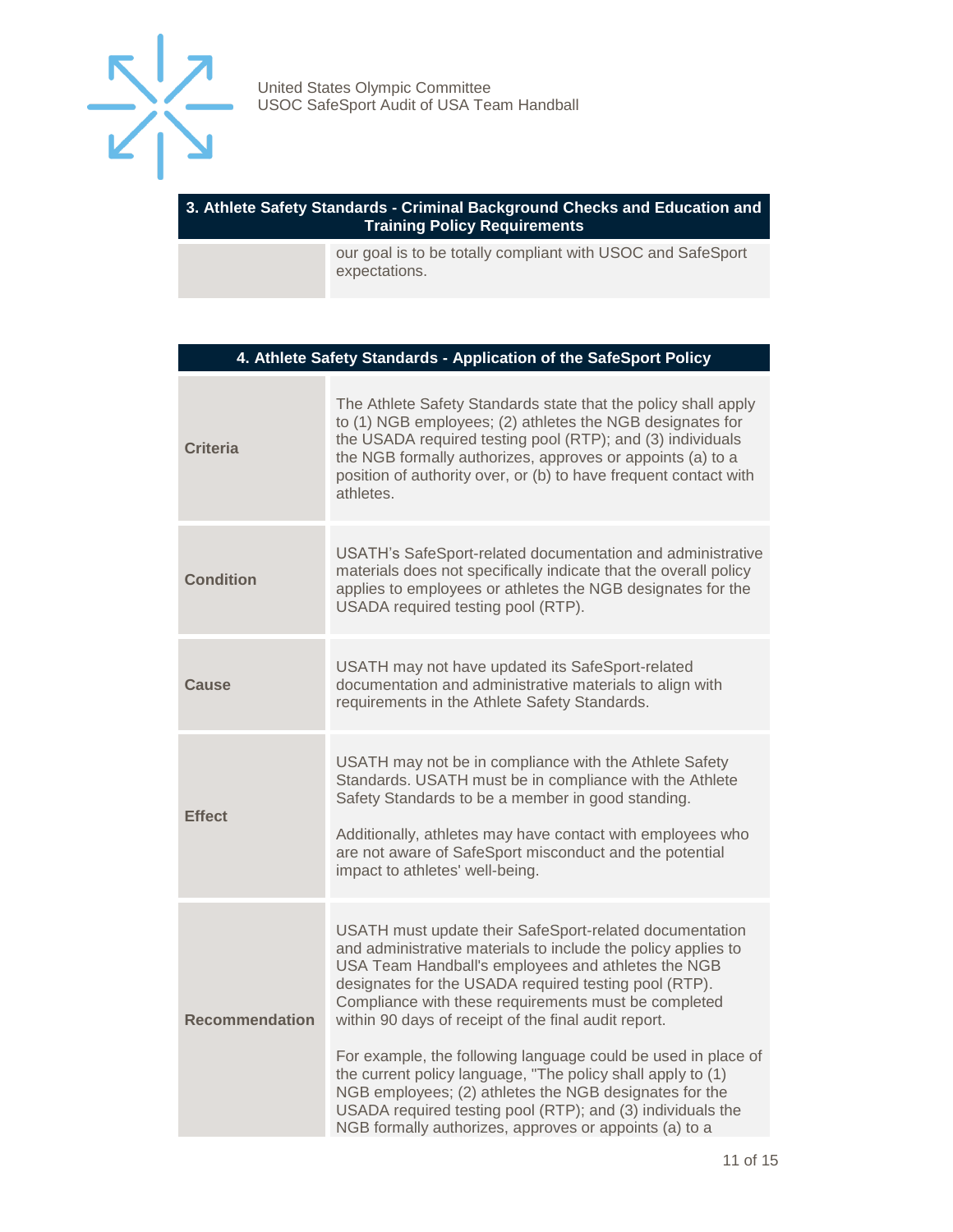

| 4. Athlete Safety Standards - Application of the SafeSport Policy |                                                                                                                                                                                                                                                                                                                                                                  |
|-------------------------------------------------------------------|------------------------------------------------------------------------------------------------------------------------------------------------------------------------------------------------------------------------------------------------------------------------------------------------------------------------------------------------------------------|
|                                                                   | position of authority over, or (b) to have frequent contact with<br>athletes."                                                                                                                                                                                                                                                                                   |
| <b>Management</b>                                                 | We agree with the condition and recommendation and will<br>respond to the USOC with a detailed plan to ensure<br>compliance with the current NGB Athlete Safety Policy. Our<br>plan will be submitted to the USOC within the 90 day timeline<br>referenced above.                                                                                                |
| response                                                          | USA Team Handball had a Board meeting on September 26,<br>2017 and received Board approval for revised SafeSport<br>documentation, including SafeSport Policies and Procedures,<br>which will be shared with the USOC, placed on our website,<br>and sent to all coaches, referees, National Team athletes,<br>Board members, Committee Chairs, staff and clubs. |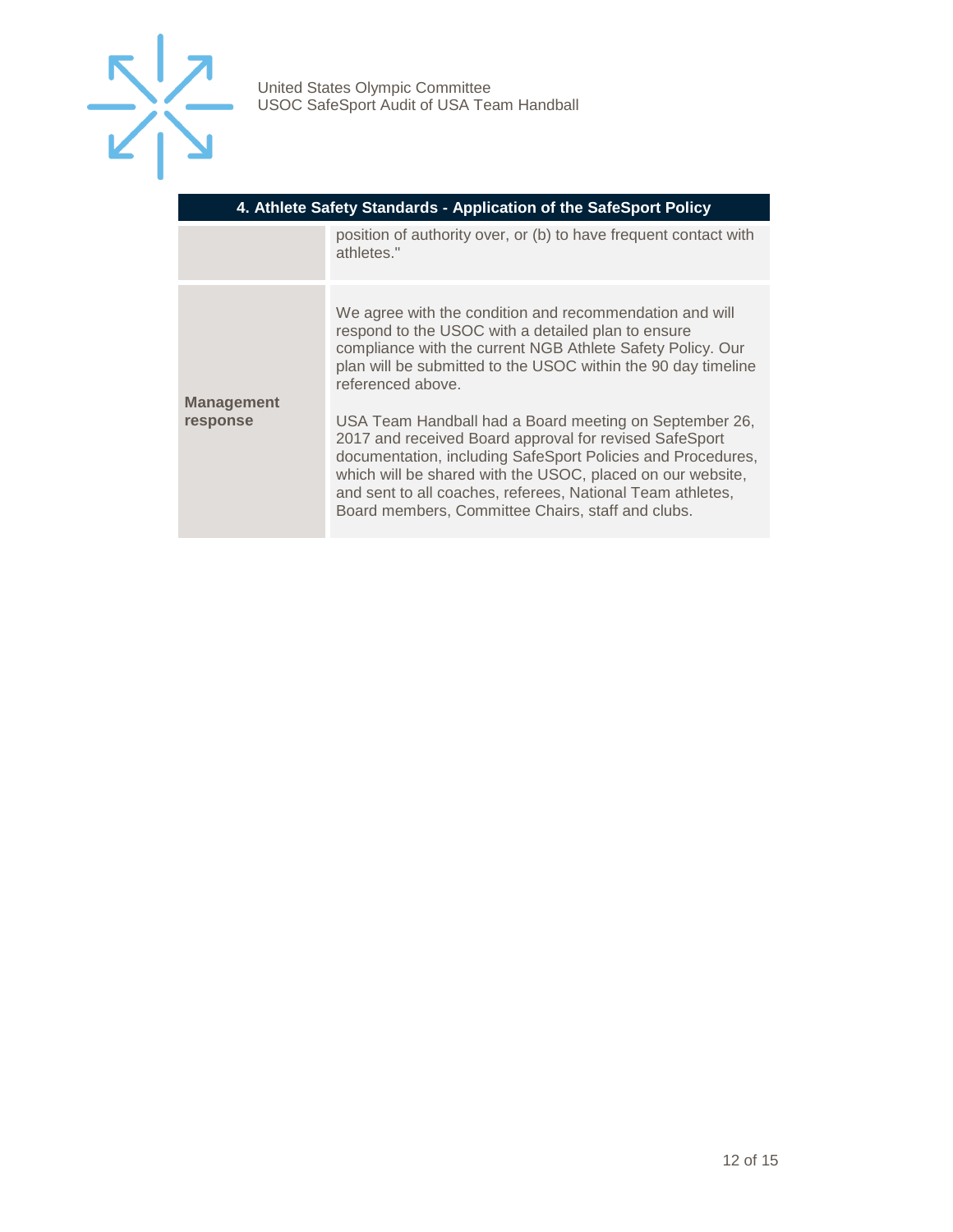

# <span id="page-12-0"></span>**Report Appendices**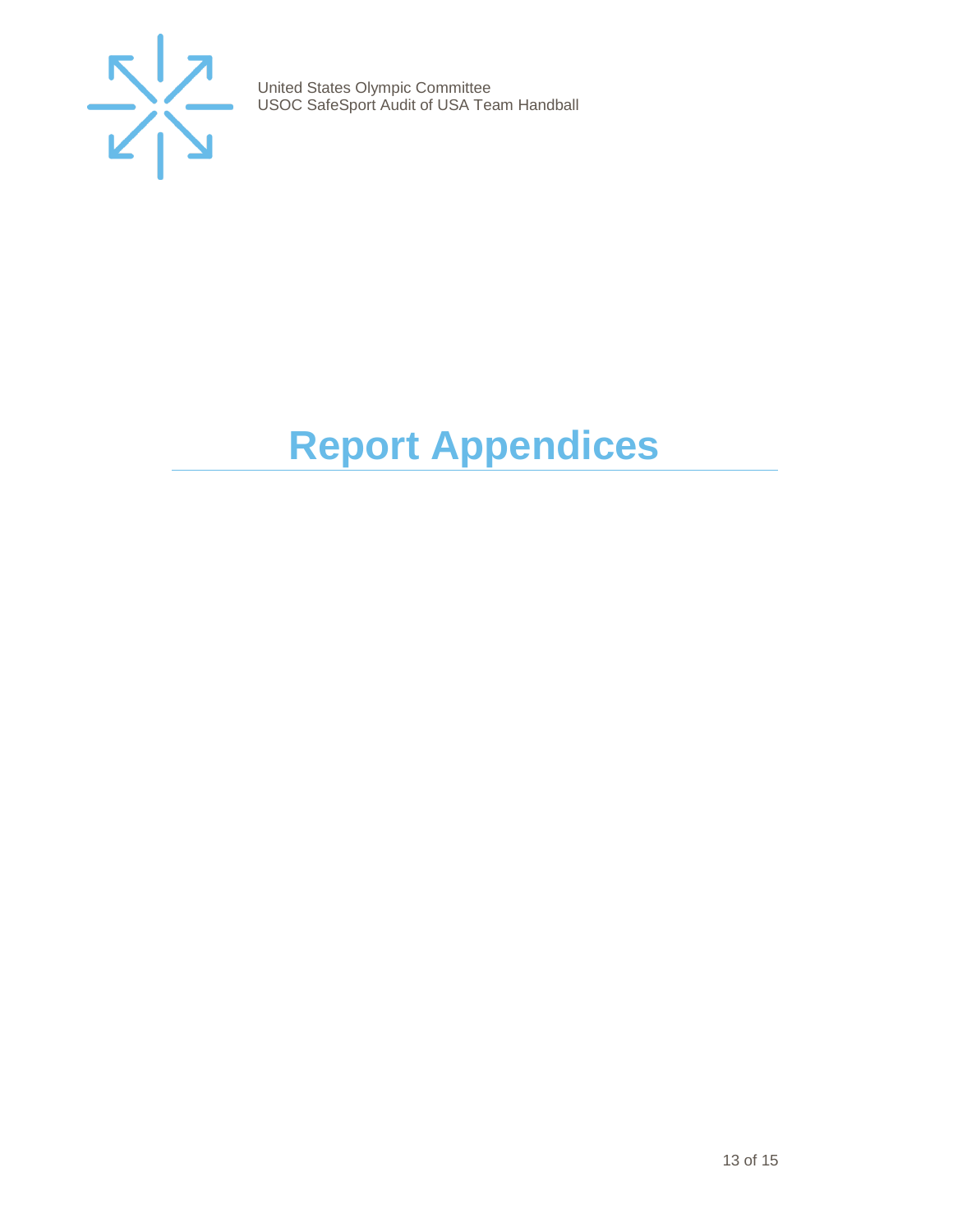

## <span id="page-13-0"></span>**Appendix A: Documents Reviewed**

We reviewed the following documents:

- > Athlete Safety Standards Program Questionnaire
- > Population listing of "required individuals"(i.e., covered individuals required to undergo background check and training)
- > Introducing the U.S. Center for SafeSport
- > Response and Resolution Office
- > USA Team Handball Bylaws
- > General Information About the U.S. Center for SafeSport